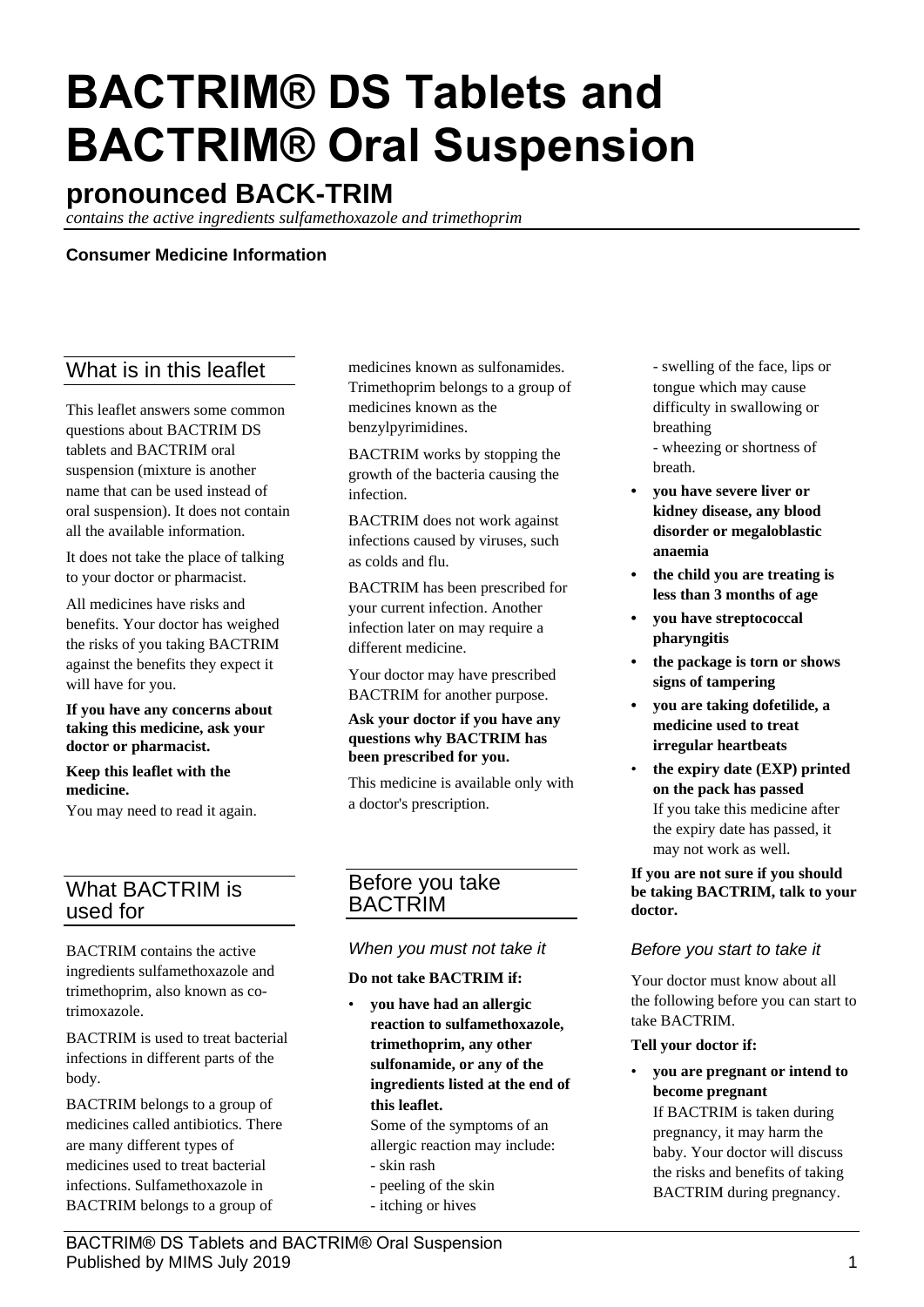• **you are breast-feeding or plan to breast-feed** BACTRIM passes into breast

milk. Your doctor will discuss the risks and benefits of taking BACTRIM while breastfeeding.

• **you have any other health problems including:**

- an allergic reaction to any diuretic (fluid) tablet or medicines for diabetes or overactive thyroid. This may increase your chances of an allergic reaction to BACTRIM - any type of blood disorder (including porphyria and glucose-6-phosphate dehydrogenase deficiency)

- kidney or liver disease - a hereditary disorder called
- phenylketonuria - epilepsy (fits or convulsions)
- asthma
- allergic disorders
- rheumatoid arthritis
- urinary obstruction
- folic acid deficiency
- **• you are allergic to any other medicines, foods, dyes or preservatives**

# *Taking other medicines*

**Tell your doctor if you are taking any other medicines including any that you have bought from a pharmacy, supermarket or healthfood shop.**

Some medicines may interfere with BACTRIM. These medicines include:

- medicines used to treat diabetes such as repaglinide, rosiglitazone, pioglitazone, glibenclamide, gliclazide, glipizide, chlorpropamide and tolbutamide
- fluid tablets (diuretics)
- phenytoin, a medicine for epilepsy
- pyrimethamine, a medicine for malaria
- other medicines used to treat infections such as rifampicin, dapsone and polymyxin
- zidovudine, a medicine to treat HIV infection
- cyclosporin, a medicine used to treat organ transplant patients
- warfarin, acenocoumarol, phenprocoumon, medicines used to thin the blood
- medicines used to treat certain heart conditions such as digoxin and amiodarone
- amantadine, a medicine used to treat the influenza virus and Parkinson's Disease
- memantine, a medicine used to treat Parkinson's disease
- urinary acidifiers (for kidney conditions)
- oral contraceptives ("The Pill")
- sulfinpyrazone, a medicine used to treat gout
- salicylates, medicines to treat conditions such as psoriasis or warts
- medicines used to treat cancer such as paclitaxel, mercaptopurine and methotrexate
- clozapine, a medicine used to treat schizophrenia
- medicines used to treat overactive thyroid conditions
- medicines used to treat depression such as imipramine, clomipramine, amitriptyline, dothiepin, doxepin, nortriptyline and trimipramine
- immunosuppressant medicines such as azathioprine and methotrexate
- medicines used to treat high blood pressure as well as a variety of heart and kidney conditions such as captopril, enalapril, lisinopril, fosinopril, perindopril, quinapril, ramipril, trandolapril valsartan, telmisartan, irbesartan, candesartan, eprosartan, losartan, dofetilide and olmesartan.

These medicines may be affected by BACTRIM or may affect how well it works. You may need to use different amounts of your medicine, or you may need to take different medicines. Your doctor will advise you.

Your doctor or pharmacist has more information on medicines to be careful with or avoid while taking BACTRIM.

**If you have not told your doctor about any of the above, tell them before you start taking BACTRIM.**

# *Use in very young children*

BACTRIM should not be given to premature babies or children younger than 3 months of age.

# *Use in People Over 65 Years*

People over 65 years are more at risk of severe side effects when taking BACTRIM. The risk is greater if you have kidney or liver disease or are taking some types of other medicines, such as diuretics.

# *Use in People with HIV infection*

People with HIV infection have been reported to get more side effects while being treated with BACTRIM than people without HIV.

# How to take BACTRIM

#### **Follow all directions given to you by your doctor or pharmacist carefully.**

They may differ from the information contained in this leaflet.

# *How much to take*

## **Take BACTRIM exactly as your doctor has prescribed.**

Your doctor will tell you how much BACTRIM to take each day.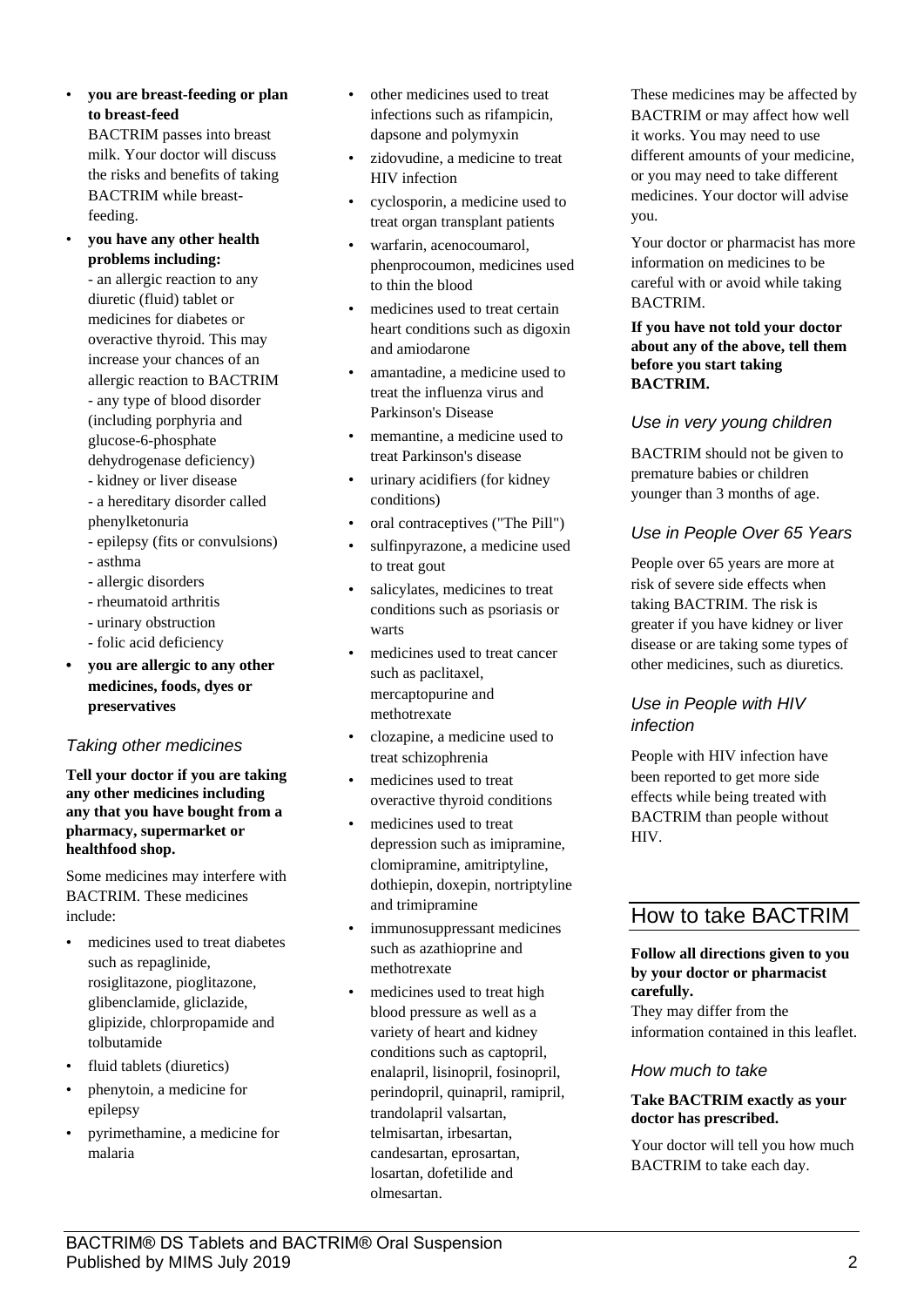The dose and length of time you have to take BACTRIM will depend on the type of infection you have.

For adults and children over 12 years, the usual dose of BACTRIM DS is one tablet twice per day.

For children under 12 years of age, the dose of BACTRIM oral suspension depends on the age and weight of your child. Your doctor or pharmacist will tell you how much your child should be given.

#### *How to take it*

**Swallow BACTRIM DS tablets whole (or halve them if necessary) with a glass of water.**

**The correct amount of BACTRIM oral suspension should be measured, using a metric measure, before being given by mouth.**

#### *When to take it*

**Take BACTRIM DS tablets or oral suspension after a meal.**

## *How long to take BACTRIM*

#### **Continue taking BACTRIM until your doctor tells you to stop.** The full course of BACTRIM prescribed by your doctor should be

taken, even if you feel better after a few days. This will help clear your infection completely.

If your symptoms do not improve within a few days, or if they become worse, let your doctor know.

*If you forget to take BACTRIM*

**Do not take an extra dose. Wait until the next dose and take your normal dose then.**

**Do not try to make up for the dose that you missed by taking more than one dose at a time.**

**If you are not sure what to do, ask your doctor or pharmacist.**

#### *In case of an overdose*

**Immediately telephone your doctor or Poisons Information Centre (telephone 13 11 26) for advice or go to Accident and Emergency at your nearest hospital if you think that you or anyone else may have taken too much BACTRIM even, if there are no signs of discomfort or poisoning.**

You may need urgent medical attention.

If you take too much BACTRIM, you may feel sick or vomit, feel dizzy, depressed or confused or have a headache. You may also feel drowsy or become unconscious.

#### **Keep telephone numbers for these places handy.**

**If you are not sure what to do, contact your doctor or pharmacist.**

## While you are taking **BACTRIM**

#### *Things you must do*

**Tell all doctors, dentists and pharmacists who are treating you that you are taking BACTRIM.**

**Tell your doctor if you become pregnant while taking BACTRIM.**

**Tell your doctor if, for any reason, you have not taken your medicine exactly as prescribed.** Otherwise, your doctor may think that it was not effective and change your treatment unnecessarily.

**Tell your doctor if you feel the tablets or oral suspension is not helping your condition.**

#### **Drink plenty of fluids while you are taking BACTRIM.**

This will help to flush the medicine through your system.

#### **If you are taking BACTRIM for a long time, visit your doctor regularly so your progress can be checked.**

Your doctor may ask you to have regular tests to check your kidneys, liver or blood.

#### **Tell your doctor you are taking BACTRIM if you have to have any blood tests.**

BACTRIM may affect the results of some blood tests.

**Contact your doctor immediately if you get severe diarrhoea, even if it develops several weeks after stopping BACTRIM. DO NOT take any diarrhoea medicine without first checking with your doctor.**

Diarrhoea medicines may make your diarrhoea worse or make it last longer.

## *Things you must not do*

**Do not stop taking BACTRIM or change the dose without first checking with your doctor.**

**Do not let yourself run out of medicine over the weekend or on holidays.**

**Do not give BACTRIM to anyone else even if their symptoms seem similar to yours.**

**Do not use BACTRIM to treat other complaints unless your doctor says to.**

**Do not take any other medicines whether they require a prescription or not without first telling your doctor or consulting with a pharmacist.**

## *Things to be careful of*

**Be careful driving or operating machinery until you know how BACTRIM affects you.**

**Sometimes use of this medicine allows other bacteria and fungi which are not sensitive to BACTRIM to grow. If other infections such as thrush occur while you are taking BACTRIM, tell your doctor.**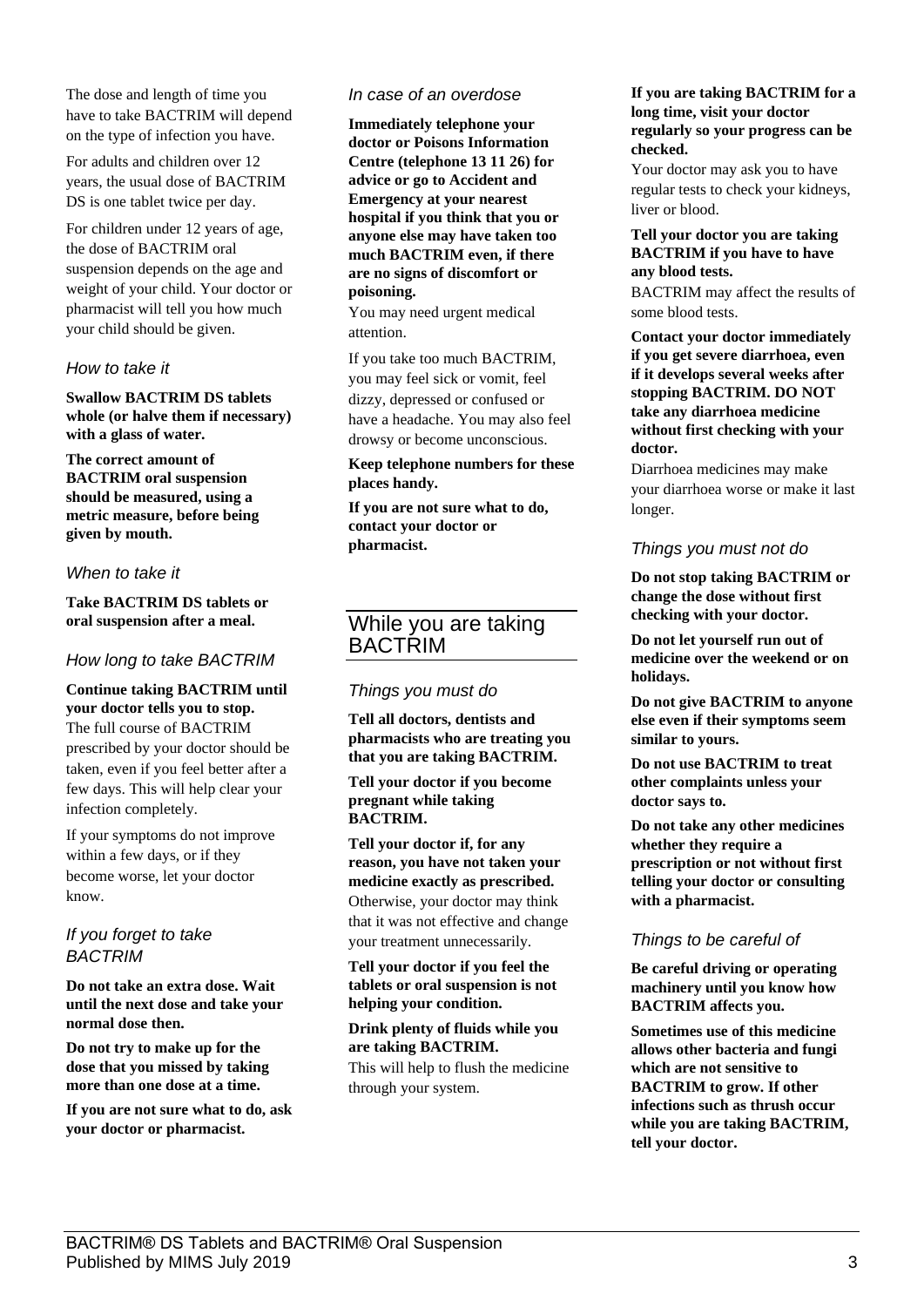#### **If you are going outdoors, wear protective clothing or use a SPF 15+ sunscreen.**

Your skin may burn more easily while you are taking BACTRIM.

# Side Effects

#### **Tell your doctor or pharmacist as soon as possible if you do not feel well while you are taking BACTRIM.**

BACTRIM helps most people with susceptible infections but it may have unwanted side effects in a few people.

All medicines can have side effects. Sometimes they are serious, most of the time they are not. You may need medical treatment if you get some of the side effects.

#### **Ask your doctor or pharmacist to answer any questions you may have.**

If side effects do occur, they may be:

- nausea, with or without vomiting
- diarrhoea or other abdominal (gut) or stomach discomfort

These side effects are not usually serious or long lasting.

#### **Tell your doctor if you notice these side effects and they worry you:**

- oral thrush (white, furry sore tongue and mouth)
- vaginal thrush (sore itchy vagina with vaginal discharge)

Your doctor will need to treat the thrush infection separately.

#### **Tell your doctor immediately if you notice any of the following:**

- jaundice (yellowing of the skin)
- severe or watery diarrhoea
- any type of skin rash, peeling of the skin, severe itching or hives
- fever, sore throat, lumps in the neck
- cough, shortness of breath
- severe persistent headache

• discolouration of urine

swelling of the face and throat These symptoms are usually rare but may be serious and need urgent medical attention.

Very rarely, people have died from complications due to certain severe skin, liver or blood reactions. Elderly people, people with liver or kidney disease and people taking certain other medicines are more at risk of these severe reactions.

Other rare side effects include:

- other allergic reactions
- pins and needles in the hands and feet
- loss of appetite, fits, headaches, depression, imagined sensations or nervousness
- increased or decreased urine production
- unsteadiness or dizziness
- sleeplessness, weakness, tiredness, increased sensitivity to light and stomach pains.

#### **If you experience any of these effects contact your doctor as soon as possible.**

This is not a complete list of all possible side effects. Others may occur in some people and there may be some side effects not yet known.

#### **Tell your doctor if you notice anything else that is making you feel unwell, even if it is not on this list.**

#### **Ask your doctor or pharmacist if you don't understand anything in this list.**

Do not be alarmed by this list of possible side effects. You may not experience any of them.

# After taking BACTRIM

# *Storage*

**Keep your BACTRIM DS tablets in the blister pack until it is time to take them.**

**Keep the oral suspension in the bottle until it is time to take it.** If you take the tablets out of the blister pack or the oral suspension out of the bottle before it is time to take them, they may not keep well.

#### **Keep BACTRIM in a cool dry place where the temperature stays below 30°C.**

**Do not store it, or any other medicine, in a bathroom or near a sink.**

#### **Do not leave it in the car or on window sills.**

Heat and dampness can destroy some medicines.

#### **Keep BACTRIM where young children cannot reach it.**

A locked cupboard at least one-anda-half metres above the ground is a good place to store medicines.

## *Disposal*

**If your doctor tells you to stop taking BACTRIM, or the tablets or oral suspension has passed its expiry date, ask your pharmacist what to do with any medicine that is left over.**

# Product Description

## *Availability*

BACTRIM is available as tablets (800 mg/ 160 mg) or as an oral suspension (mixture) 200 mg/ 40 mg per 5 mL).

BACTRIM comes in the following pack sizes:

- BACTRIM DS 10 tablets per carton
- BACTRIM oral suspension 100 mL per bottle

# *What BACTRIM looks like*

BACTRIM DS tablets are white to almost white, oblong, with a breakline on one side and "ROCHE  $800 + 160$ " on the other side.

The tablets have a breakline so that they can be broken in half if needed.